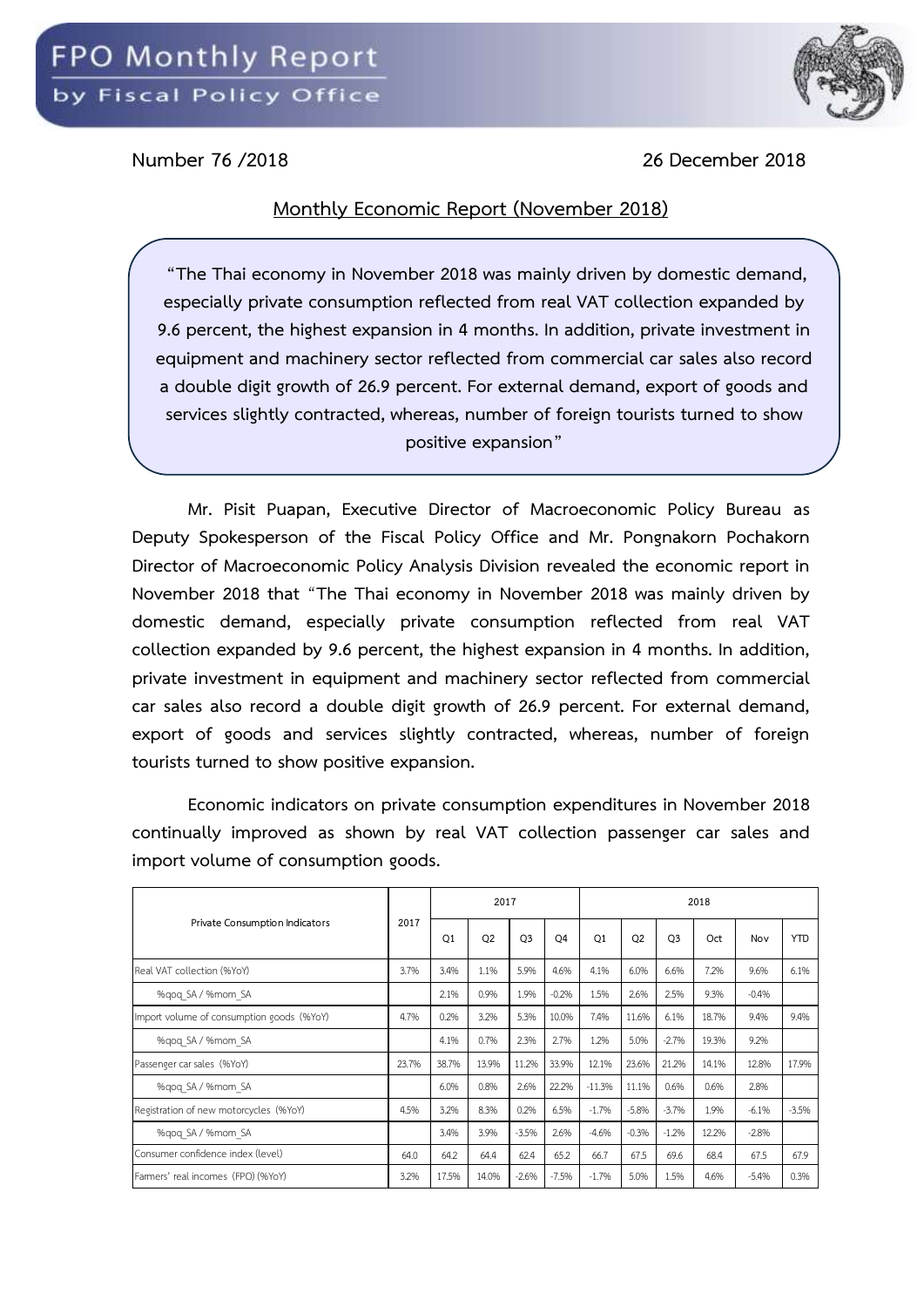**Economic indicators on private investment in November 2018 showed expanding sign especially in equipment and machinery sector reflected from commercial car sales which recorded the double digit expansion of 26.9 percent.**

| Private Investment Indicators            |         |                | 2017           |                |                | 2018           |           |                |       |          |            |  |
|------------------------------------------|---------|----------------|----------------|----------------|----------------|----------------|-----------|----------------|-------|----------|------------|--|
|                                          | 2017    | O <sub>1</sub> | O <sub>2</sub> | O <sub>3</sub> | O <sub>4</sub> | O <sub>1</sub> | <b>O2</b> | O <sub>3</sub> | Oct   | Nov      | <b>YTD</b> |  |
| Machinery and equipment sector           |         |                |                |                |                |                |           |                |       |          |            |  |
| Import volume of capital goods (%YoY)    | 6.3%    | 1.2%           | 9.8%           | 8.4%           | 6.2%           | 8.9%           | 5.6%      | $-0.9%$        | 0.3%  | 5.1%     | 4.1%       |  |
| %gog SA / %mom SA                        |         | 1.4%           | 1.8%           | 3.3%           | $-0.6%$        | 3.9%           | $-0.8%$   | $-3.2%$        | 1.1%  | 6.4%     |            |  |
| Commercial car sales (%YoY)              | 7.5%    | 5.3%           | 2.2%           | 12.8%          | 9.5%           | 13.0%          | 28.2%     | 22.8%          | 36.0% | 26.9%    | 23.0%      |  |
| %gog SA / %mom SA                        |         | $-4.6%$        | $-9.0%$        | 7.7%           | 17.0%          | $-1.6%$        | 3.3%      | 3.2%           | 0.1%  | $-1.5%$  |            |  |
| Construction sector                      |         |                |                |                |                |                |           |                |       |          |            |  |
| Real estate tax collection (%YoY)        | $-0.9%$ | $-9.7%$        | $-8.4%$        | 12.3%          | 3.1%           | 14.8%          | 16.8%     | 14.9%          | 16.1% | 2.1%     | 14.2%      |  |
| %gog SA / %mom SA                        |         | $-3.7%$        | 3.6%           | 7.4%           | $-4.1%$        | 7.6%           | 5.2%      | 6.0%           | 0.4%  | $-10.4%$ |            |  |
| Cement sales (%YoY)                      | 1.3%    | 0.5%           | $-1.6%$        | 3.5%           | 3.1%           | 1.6%           | 4.0%      | 8.8%           | 13.8% | 5.4%     | 5.5%       |  |
| %gog SA / %mom SA                        |         | 2.6%           | $-2.9%$        | 0.7%           | 2.9%           | 0.8%           | $-0.3%$   | 5.4%           | 1.1%  | 0.5%     |            |  |
| Construction material price index (%YoY) | 1.9%    | 2.0%           | $-1.0%$        | 3.0%           | 3.6%           | 2.8%           | 3.6%      | 3.2%           | 1.2%  | 1.3%     | 2.8%       |  |

**For the fiscal sector, total government expenditure** in November 2018 was amounted at 226.3 billion baht and annual budgetary expenditure was disbursed at 199.7 billion baht as a result of current expenditure which was disbursed at 181.4 billion baht, capital expenditure which was disbursed at 18.3 billion baht, and carry-over budget which was disbursed at 26.6 billion baht

| <b>Fiscal Sector Indicators</b> |         | FY2018  |         |         | FY2018         | FY2019 |          |          |             |
|---------------------------------|---------|---------|---------|---------|----------------|--------|----------|----------|-------------|
| (Billion Baht)                  | FY2017  |         | Q1/     | Q2/     | Q <sub>3</sub> | Q4/    | Oct      | Nov      | <b>FYTD</b> |
|                                 |         |         | FY2018  | FY2018  | FY2018         | FY2018 |          |          |             |
| Total Expenditure               | 2,890.5 | 3,007.2 | 967.5   | 630.7   | 738.4          | 670.6  | 468.3    | 226.3    | 694.6       |
| (96YoY)                         | 3.0%    | 4.0%    | $-0.2%$ | $-0.9%$ | 13.3%          | 5.9%   | 9.3%     | $-9.6%$  | 2.4%        |
| Annual Expenditure              | 2,686.6 | 2,792.1 | 897.8   | 572.8   | 695.6          | 625.9  | 447.8    | 199.7    | 647.5       |
| (96YoY)                         | 4.2%    | 3.9%    | 2.5%    | $-0.7%$ | 11.3%          | 2.8%   | 8.2%     | $-9.7%$  | 1.9%        |
| Current Expenditure             | 2,305.8 | 2,411.8 | 810.6   | 479.2   | 603.7          | 518.3  | 422.3    | 181.4    | 603.7       |
| (96YoY)                         | 4.1%    | 4.6%    | 3.4%    | 0.3%    | 11.5%          | 3.1%   | 10.6%    | $-10.2%$ | 3.4%        |
| Capital Expenditure             | 380.8   | 380.3   | 87.2    | 93.6    | 91.9           | 107.6  | 25.5     | 18.3     | 43.8        |
| (96YoY)                         | 4.4%    | $-0.1%$ | $-5.4%$ | $-5.2%$ | 10.0%          | 1.3%   | $-20.7%$ | $-4.7%$  | $-14.7%$    |
| Carry-over budget (last year)   | 204.0   | 215.1   | 69.7    | 57.9    | 42.8           | 44.7   | 20.5     | 26.6     | 47.0        |

**External demand as reflected by export values in November 2018 was 21.2 billion USD decreased by -0.95 percent per year. Meanwhile, import values were 22.4 billion USD. As a result, trade balance in November 2018 showed a deficit of 1,178 million USD.**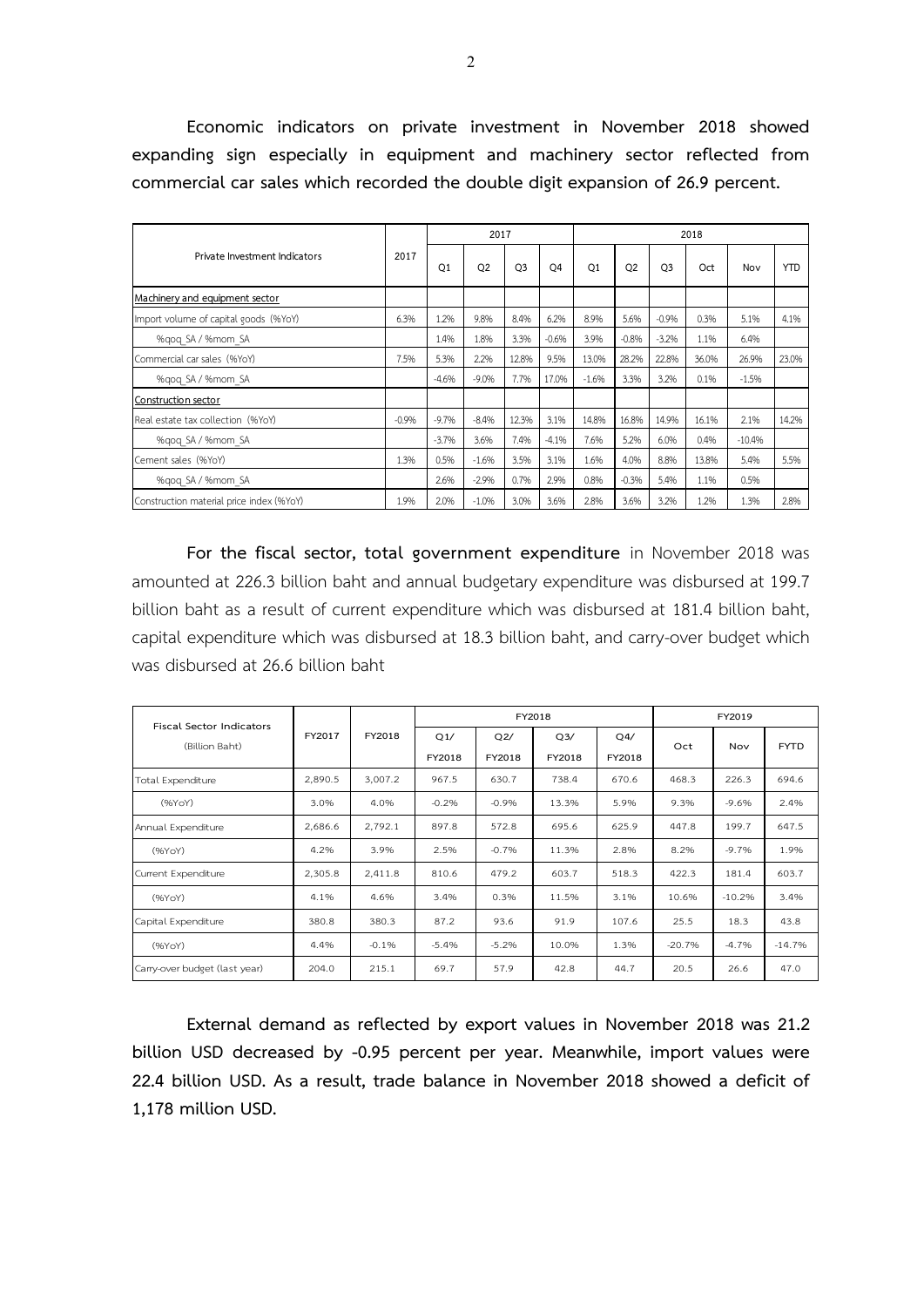| Main trading partners<br>(16 countries) | 2017    |          |                | 2017           |                | 2018  |          |                |         |           |            |  |  |
|-----------------------------------------|---------|----------|----------------|----------------|----------------|-------|----------|----------------|---------|-----------|------------|--|--|
| (Export shares 2016 >> 2017)            |         | Q1       | Q <sub>2</sub> | Q <sub>3</sub> | O <sub>4</sub> | Q1    | Q2       | Q <sub>3</sub> | Oct     | Nov       | <b>YTD</b> |  |  |
| Exports to the world (%yoy)             | 9.9%    | 4.8%     | 10.7%          | 12.3%          | 11.6%          | 11.3% | 10.6%    | 3.0%           | 8.7%    | $-0.95\%$ | 7.3%       |  |  |
| 1. China (11.0% >> 12.4%)               | 24.0%   | 37.0%    | 26.6%          | 22.0%          | 14.1%          | 0.3%  | 15.1%    | $-2.8%$        | 3.0%    | $-8.9%$   | 2.4%       |  |  |
| 2. U.S.A. (11.0% >> 11.2%)              | 8.5%    | 7.6%     | 7.2%           | 8.3%           | 10.7%          | 9.0%  | 6.6%     | 0.0%           | 7.2%    | 11.9%     | 5.8%       |  |  |
| 3. Japan (9.5% >> 9.4%)                 | 7.7%    | $-3.6%$  | 16.4%          | 10.4%          | 9.1%           | 24.9% | 11.2%    | 8.7%           | 18.7%   | 4.3%      | 14.0%      |  |  |
| 4. EU (9.3% >> 9.1%)                    | 8.1%    | 8.7%     | 5.5%           | 6.8%           | 11.3%          | 10.5% | 11.1%    | 2.5%           | $-4.1%$ | $-2.0%$   | 5.8%       |  |  |
| 5. Australia (5.6% >> 5.3%)             | 3.5%    | $-0.5%$  | $-2.0%$        | 0.3%           | 17.4%          | 13.8% | 10.3%    | $-3.3%$        | $-2.0%$ | $-11.8%$  | 3.8%       |  |  |
| 6. Hong Kong (5.3% >> 5.2%)             | 7.2%    | 5.9%     | 13.1%          | 7.7%           | 2.8%           | 1.7%  | 9.8%     | 2.7%           | $-2.8%$ | $-11.1%$  | 2.5%       |  |  |
| 7. Vietnam (4.4% >> 4.9%)               | 22.9%   | 23.4%    | 25.7%          | 25.8%          | 17.7%          | 18.6% | 6.5%     | 13.1%          | 15.1%   | 15.7%     | 13.1%      |  |  |
| 8. Malaysia (4.5% >> 4.4%)              | 7.4%    | $-3.7%$  | 7.4%           | 10.0%          | 16.5%          | 15.5% | 12.0%    | 19.3%          | 6.1%    | 2.7%      | 13.4%      |  |  |
| 9. Middle East (4.2% >> 3.8%)           | $-1.8%$ | $-19.9%$ | 4.6%           | 5.0%           | 7.1%           | 10.7% | $-10.4%$ | $-5.4%$        | $-7.4%$ | $-17.4%$  | $-4.0%$    |  |  |
| 10. Indonesia (3.8% >> 3.7%)            | 8.2%    | $-7.7%$  | 21.4%          | 2.6%           | 20.2%          | 18.3% | 7.8%     | 17.5%          | 24.9%   | $-2.3%$   | 13.6%      |  |  |
| 11. Singapore (3.8% >> 3.5%)            | 0.8%    | $-20.2%$ | 34.2%          | $-0.1%$        | $-1.9%$        | 12.1% | $-7.6%$  | 24.9%          | 72.8%   | $-1.4%$   | 13.1%      |  |  |
| 12. Philippines (3.0% >> 2.9%)          | 8.6%    | 0.6%     | 6.2%           | 8.6%           | 18.8%          | 14.0% | 22.9%    | 23.3%          | 4.2%    | $-18.2%$  | 13.9%      |  |  |
| 13. Africa (2.9% >> 2.9%)               | 10.9%   | 0.3%     | 3.3%           | 19.7%          | 20.3%          | 20.7% | 18.3%    | 4.1%           | 8.3%    | $-9.8%$   | 10.7%      |  |  |
| 14. India (2.4% >> 2.7%)                | 25.7%   | 17.7%    | 13.0%          | 27.4%          | 46.3%          | 31.6% | 27.0%    | 13.8%          | 12.0%   | 3.6%      | 20.7%      |  |  |
| 15. South Korea (1.9% >> 2.0%)          | 14.4%   | 23.2%    | 24.1%          | 11.8%          | 0.7%           | 5.1%  | 10.7%    | 2.1%           | 14.3%   | $-1.8%$   | 5.9%       |  |  |
| 16. Taiwan (1.6% >> 1.7%)               | 19.0%   | 16.4%    | 22.7%          | 24.9%          | 11.9%          | 11.0% | 0.0%     | $-11.2%$       | $-4.5%$ | $-3.0%$   | $-1.2%$    |  |  |
| PS.ASEAN-9 (25.4% >> 25.2%)             | 8.9%    | 0.4%     | 14.9%          | 9.6%           | 11.2%          | 14.8% | 12.4%    | 22.3%          | 21.8%   | 4.9%      | 15.8%      |  |  |
| PS.ASEAN-5 (15.1% >> 14.6%)             | 6.1%    | $-8.5%$  | 17.1%          | 5.2%           | 13.2%          | 15.2% | 7.6%     | 21.0%          | 24.4%   | $-4.3%$   | 13.5%      |  |  |
| PS.Indochina-4 (10.3% >><br>10.6%)      | 12.9%   | 15.6%    | 11.7%          | 16.3%          | 8.9%           | 14.3% | 19.6%    | 24.2%          | 18.2%   | 17.6%     | 19.1%      |  |  |

**Supply-side indicators were supported by Thai Industries Sentiment Index (TISI) and number of foreign tourists. Meanwhile, Agricultural Product Index (API) slightly contracted.**

| Supply Side Indicators                         |      |                | 2017           |       |         | 2018  |         |         |         |         |            |  |
|------------------------------------------------|------|----------------|----------------|-------|---------|-------|---------|---------|---------|---------|------------|--|
|                                                | 2017 | Q <sub>1</sub> | Q <sub>2</sub> | Q3    | Q4      | Q1    | Q2      | Q3      | Oct     | Nov     | <b>YTD</b> |  |
| Agricultural Production Index (%YoY) /6        | 6.1% | 6.9%           | 15.8%          | 11.2% | $-1.1%$ | 12.3% | 12.8%   | 6.4%    | 5.9%    | $-2.9%$ | 7.5%       |  |
| Thai Industries Sentiment Index (TISI) (level) | 86.3 | 87.0           | 85.5           | 85.2  | 87.3    | 90.5  | 90.3    | 92.4    | 92.6    | 93.9    | 91.5       |  |
| Number of Inbound Foreign Tourists (%YoY)      | 9.3% | 2.0%           | 9.0%           | 7.7%  | 19.8%   | 15.5% | 8.4%    | 1.9%    | $-0.5%$ | 4.5%    | 7.5%       |  |
| %gog SA / %mom SA                              |      | 9.8%           | 6.0%           | 3.3%  | 0.2%    | 5.1%  | $-0.4%$ | $-2.8%$ | 0.2%    | 3.1%    |            |  |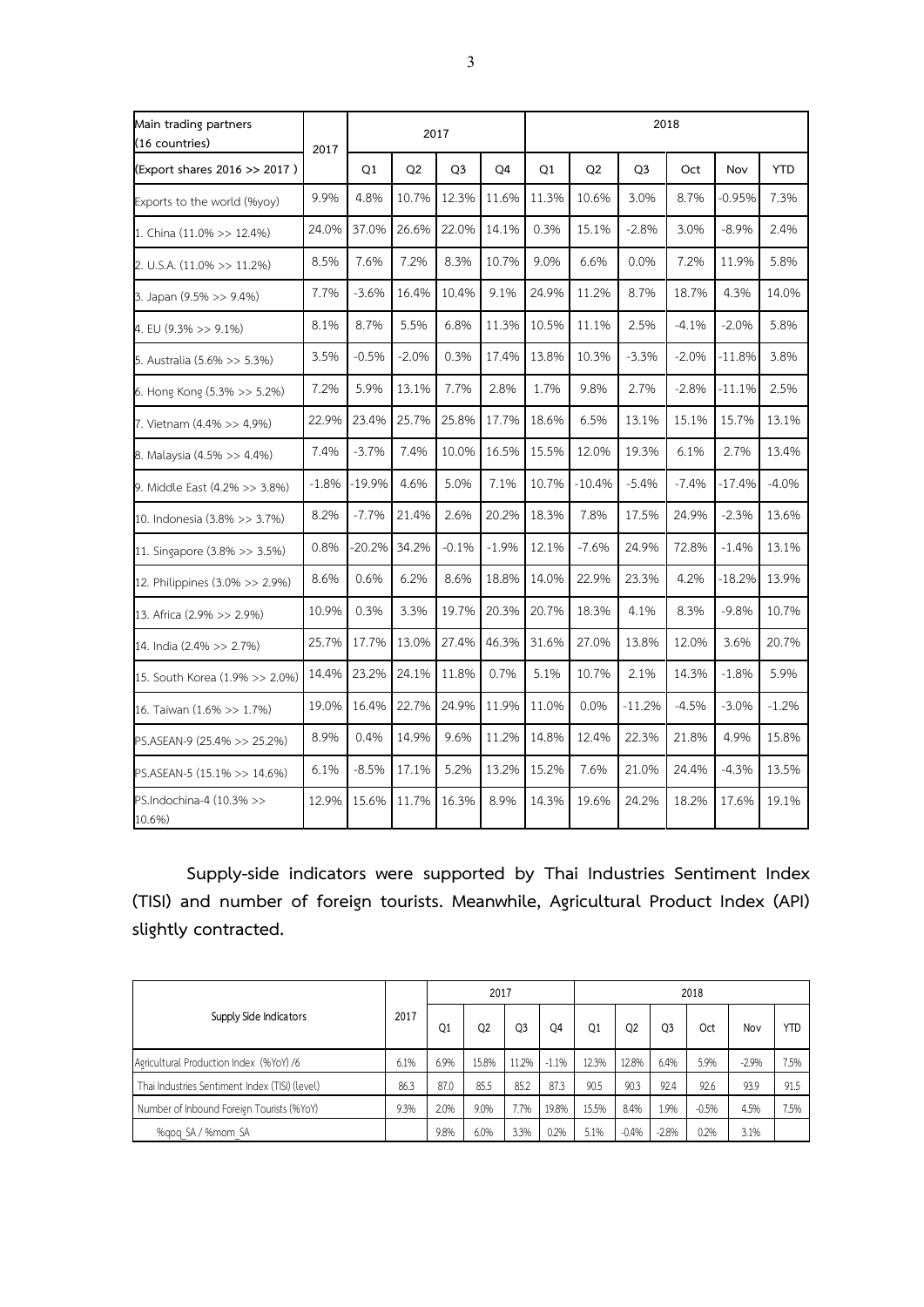|                            | Internal economic stability remained favourable and external economic |  |  |  |
|----------------------------|-----------------------------------------------------------------------|--|--|--|
| stability remained robust. |                                                                       |  |  |  |

|                                                            | 2017  |                | 2017           |                |                | 2018           |                |                |       |       |            |  |
|------------------------------------------------------------|-------|----------------|----------------|----------------|----------------|----------------|----------------|----------------|-------|-------|------------|--|
| Macroeconomic stability indicators                         |       | O <sub>1</sub> | O <sub>2</sub> | O <sub>3</sub> | O <sub>4</sub> | O <sub>1</sub> | O <sub>2</sub> | O <sub>3</sub> | Oct   | Nov   | <b>YTD</b> |  |
| Internal Stability                                         |       |                |                |                |                |                |                |                |       |       |            |  |
| Unemployment rate (%)                                      | 1.2%  | 1.2%           | 1.2%           | 1.2%           | 1.1%           | 1.3%           | 1.1%           | 1.0%           | 1.0%  | 1.0%  | 1.1%       |  |
| Producer price index (%YoY)                                | 0.7%  | 3.2%           | 0.1%           | $-0.5%$        | 0.0%           | $-1.5%$        | 0.6%           | 1.7%           | 1.7%  | 0.9%  | 0.5%       |  |
| Headline inflation (%YoY)                                  | 0.7%  | 1.3%           | 0.1%           | 0.4%           | 0.9%           | 0.6%           | 1.3%           | 1.5%           | 1.2%  | 0.9%  | 1.1%       |  |
| Core inflation (%YoY)                                      | 0.6%  | 0.7%           | 0.5%           | 0.5%           | 0.6%           | 0.6%           | 0.8%           | 0.8%           | 0.7%  | 0.7%  | 0.7%       |  |
| Public debt (% of GDP)                                     | 41.2% | 41.7%          | 41.3%          | 41.9%          | 41.2%          | 41.2%          | 41.0%          | 41.7%          | 41.7% | N/A   | 41.7%      |  |
| <b>External Stability</b>                                  |       |                |                |                |                |                |                |                |       |       |            |  |
| Current Account Balance (Billion USD)                      | 47.9  | 15.0           | 7.8            | 13.8           | 11.3           | 15.0           | 6.5            | 4.3            | 1.9   | N/A   | 27.6       |  |
| International Reserves Position (Billion USD)              | 202.6 | 180.9          | 185.6          | 199.3          | 202.6          | 215.6          | 206.8          | 204.5          | 201.8 | 203.2 | 203.2      |  |
| Net Forward (Billion USD)                                  | 36.7  | 26.6           | 31.3           | 31.2           | 36.7           | 35.8           | 33.0           | 31.9           | 32.6  | 32.2  | 32.2       |  |
| International reserves to short term external debt (times) | 2.9   | 3.2            | 3.3            | 3.1            | 2.9            | 3.2            | 3.1            | 3.1            | 3.2   | N/A   | 3.2        |  |